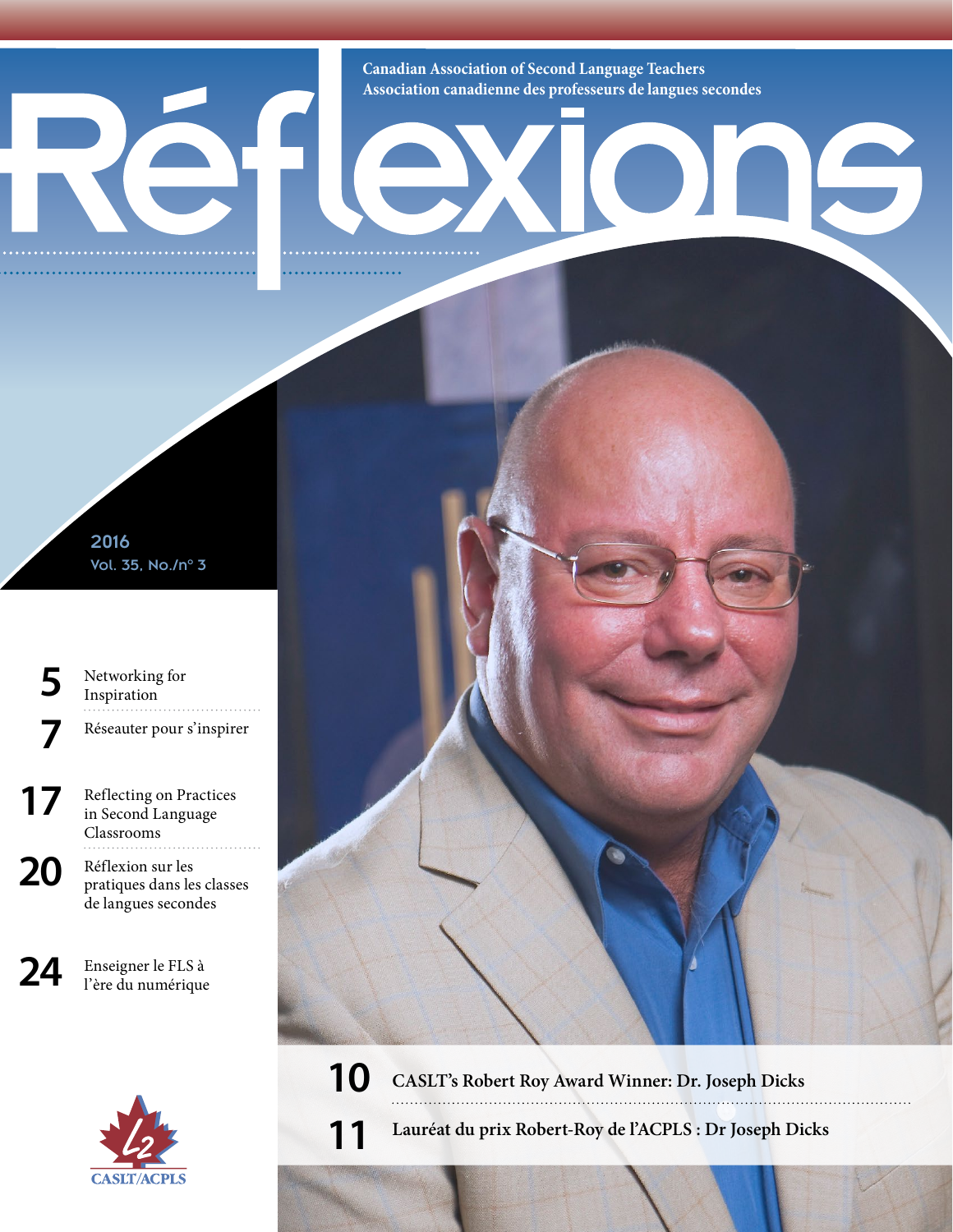# Réflexions

**2016 Volume 35, Number / numéro 3**

**Canadian Association of Second Language Teachers (CASLT) / Association canadienne des professeurs de langues secondes (ACPLS)** 2490, promenade Don Reid Drive

Ottawa, Ontario K1H 1E1 1-877-727-0994 • [www.caslt.org](http://www.caslt.org) • [admin@caslt.org](mailto:admin%40caslt.org?subject=)

#### Board of Directors • Conseil d'administration

Jim Murphy, Janice Aubry, Gillian Blackmore, Stéphane Lacroix, Maureen Smith, Enrica Piccardo, Carole Bonin.

#### National Council • Conseil national

- AB: Marnie Beaudoin [marnie.beaudoin@epsb.ca](mailto:marnie.beaudoin%40epsb.ca?subject=)
- BC: Stacey Sveistrup – [ssveistrup@vsb.bc.ca](mailto:ssveistrup%40vsb.bc.ca?subject=)
- MB: Walter Nikkel [wnikkel@retsd.mb.ca](mailto:wnikkel%40retsd.mb.ca?subject=)
- NB: Chantal Lafargue – [chantal.lafargue@nbed.nb.ca](mailto:chantal.lafargue%40nbed.nb.ca?subject=)
- NL: Lisa Browne Peters [lisabrownepeters@](mailto:lisabrownepeters%40cdli.ca?subject=)nlesd.ca
- NS: Elaine Melanson – [melansea@gov.ns.ca](mailto:melansea%40gov.ns.ca?subject=)
- NT: Elizabeth Monroe [emonroe@theedge.ca](mailto:emonroe%40theedge.ca?subject=)
- NU: Josianne Beaumont – [JBeaumont@gov.nu.ca](mailto:JBeaumont%40gov.nu.ca?subject=) ON: France Dupuis – [france.dupuis@cdsbeo.on.ca](mailto:france.dupuis%40cdsbeo.on.ca?subject=)
- PE: Deneen Gallant-Norring –
- [dagallant-norring@edu.pe.ca](mailto:dagallant-norring%40edu.pe.ca?subject=)
- QC: Terry Price – [pleasecomehome@gmail.com](mailto:pleasecomehome%40gmail.com?subject=)
- SK: Linda Osborne – [linda.osborne@gov.sk.ca](mailto:linda.osborne%40gov.sk.ca?subject=)
- YT: Pascal St-Laurent – [pascal.st-laurent@gov.yk.ca](mailto:pascal.st-laurent%40gov.yk.ca?subject=)

#### ISSN 1483-8400

Publication Mail Agreement No. 40846073

#### Copyright • Droits d'auteur

CASLT authorizes the reproduction of articles on the condition that the author's name, the name of *Réflexions*, as well as the volume and number are clearly identified on each page of the copies. • L'ACPLS autorise la reproduction des articles à condition que le nom de l'auteur et de *Réflexions*, ainsi que le volume et le numéro soient clairement indiqués sur chaque copie.

#### Disclaimer • Avis de non-responsabilité

Opinions expressed by authors are their own and not necessarily those of the Board of Directors of CASLT. • Les articles publiés reflètent l'opinion des auteurs et non forcément celle du conseil d'administration de l'ACPLS.

Use of the masculine in this publication is generic and applies to both men and women. • L'utilisation du masculin dans cette publication pour désigner des personnes renvoie aussi bien à des femmes qu'à des hommes.

# Would you like to publish an article in Réflexions?

Our readers are looking for:

- Articles that are interesting, thought provoking, timely, practical, informative, concise, complete, and current
- Texts written by leading educators
- Reports on effective programs and practices
- Reports summarizing action research projects in the field of language teaching and learning or on current language-related events

We are looking for articles of about 1,150 words written for:

- Practicing K–12 educators, practicing second-language classroom teachers — French, English, and other languages
- Researchers in second-language teaching and learning in various university settings
- Student teachers enrolled in faculties of education
- People interested in second-language learning development

For more information, consult our *Guidelines for Writers* on CASLT's website at www.caslt.org/what-we-do/publications-reflexions [guidelines\\_writers\\_en.php](http://www.caslt.org/what-we-do/publications-reflexions_guidelines_writers_en.php) or email us at communications[@caslt.org](mailto:communications%40caslt.org?subject=).

# Vous aimeriez publier un article dans Réflexions?

Nos lecteurs recherchent :

- des articles pertinents, pratiques, informatifs, concis et complets, sur des sujets d'actualité, susceptibles de piquer l'intérêt et d'engager une réflexion;
- des textes provenant de professionnels renommés en éducation;
- des rapports au sujet de programmes et de méthodes efficaces;
- des études relatives à des ressources et à des activités récentes ainsi qu'à l'enseignement des langues.

Nous recherchons des textes comportant un maximum de 1150 mots qui s'adressent à :

- des enseignantes et enseignants de la maternelle à la  $12^e$  année et de langues secondes – français, anglais et autres langues;
- des chercheurs rattachés à divers milieux universitaires, spécialisés dans l'apprentissage et l'enseignement d'une langue seconde;
- des étudiants inscrits à une faculté d'éducation;
- des personnes qui s'intéressent au développement de l'apprentissage d'une langue seconde.

Pour plus d'informations, consultez les *Lignes directrices à l'intention des rédacteurs* sur le site de l'ACPLS à l'adresse [www.caslt.org/](www.caslt.org/what-we-do/publications-reflexions_guidelines_writers_fr.php) [what-we-do/publications-reflexions\\_guidelines\\_writers\\_fr.php](www.caslt.org/what-we-do/publications-reflexions_guidelines_writers_fr.php) ou contactez-nous par courriel à communication[s@caslt.org.](mailto:communications%40caslt.org?subject=)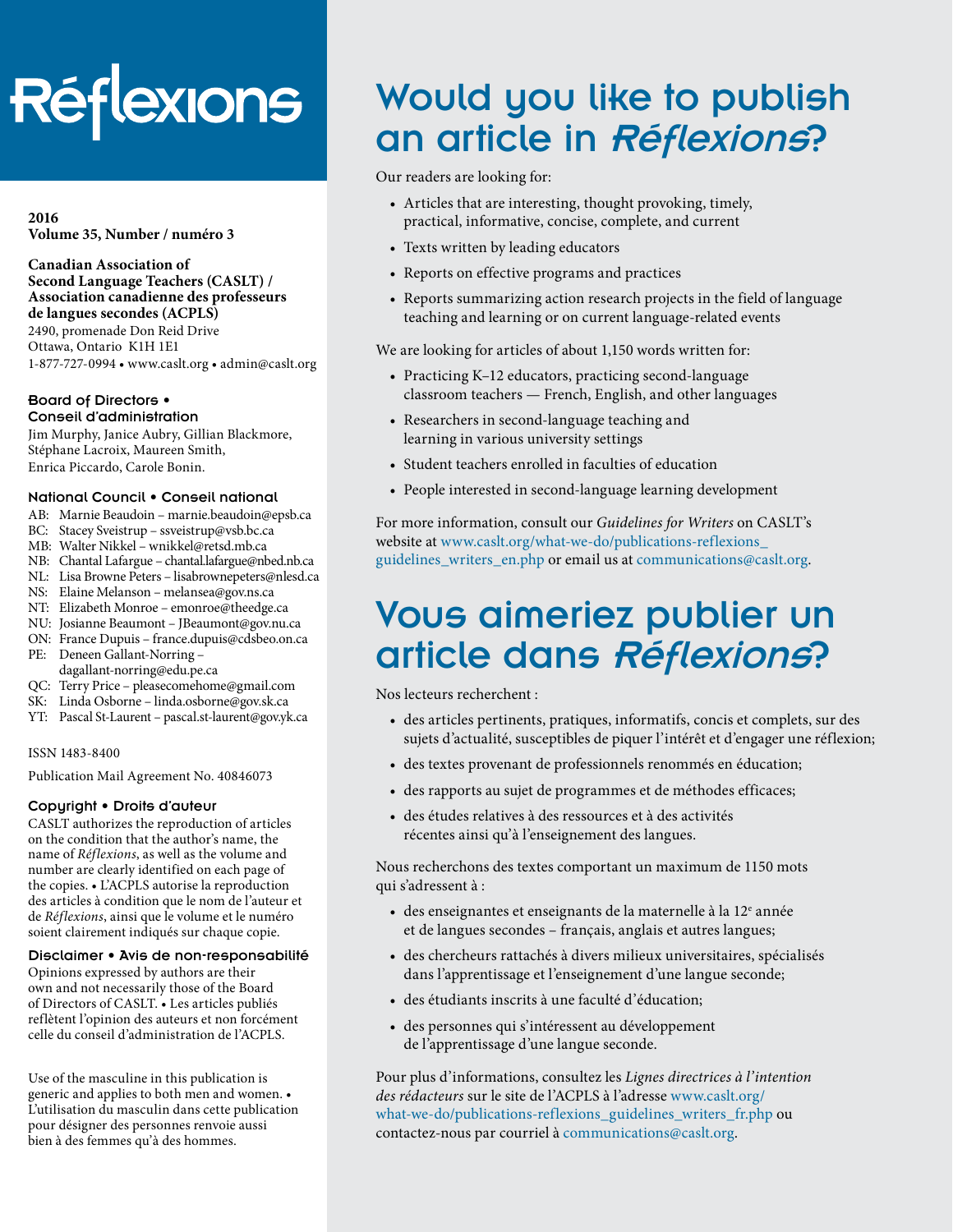- President's Message: [Another Year Gone By](#page-3-0)
- Message du président : [Une autre année se termine](#page-4-0)

### [CASLT News • Nouvelles de l'ACPLS](#page--1-1)

- [Networking for Inspiration](#page--1-0)
- Réseauter pour s'inspirer
- [Awards](#page--1-0)
- [Prix](#page--1-0)
- [Professional Development: Tech and CEFR at the Forefront!](#page--1-0)  [Perfectionnement professionnel : technologie et CECR à l'honneur!](#page--1-0)
- CASLT's New Board Member Nouvelle nomination au conseil d'administration



### [CASLT Community • La communauté de l'ACPLS](#page--1-1)

- [The Impact of Second Language Learning: Greater Than You Think](#page--1-0)
- L'impact de l'apprentissage d'une langue seconde : plus considérable que vous le croyez



### [Feature Articles • Articles vedettes](#page--1-1)

- [Reflecting on Practices in Second Language Classrooms](#page--1-2)
- Réflexion sur les pratiques dans les classes de langues secondes



### [Teachers' Lounge • Le coin des professeurs](#page--1-1)

- Enseigner le FLS à l'ère du numérique
- Upcoming Events Événements à venir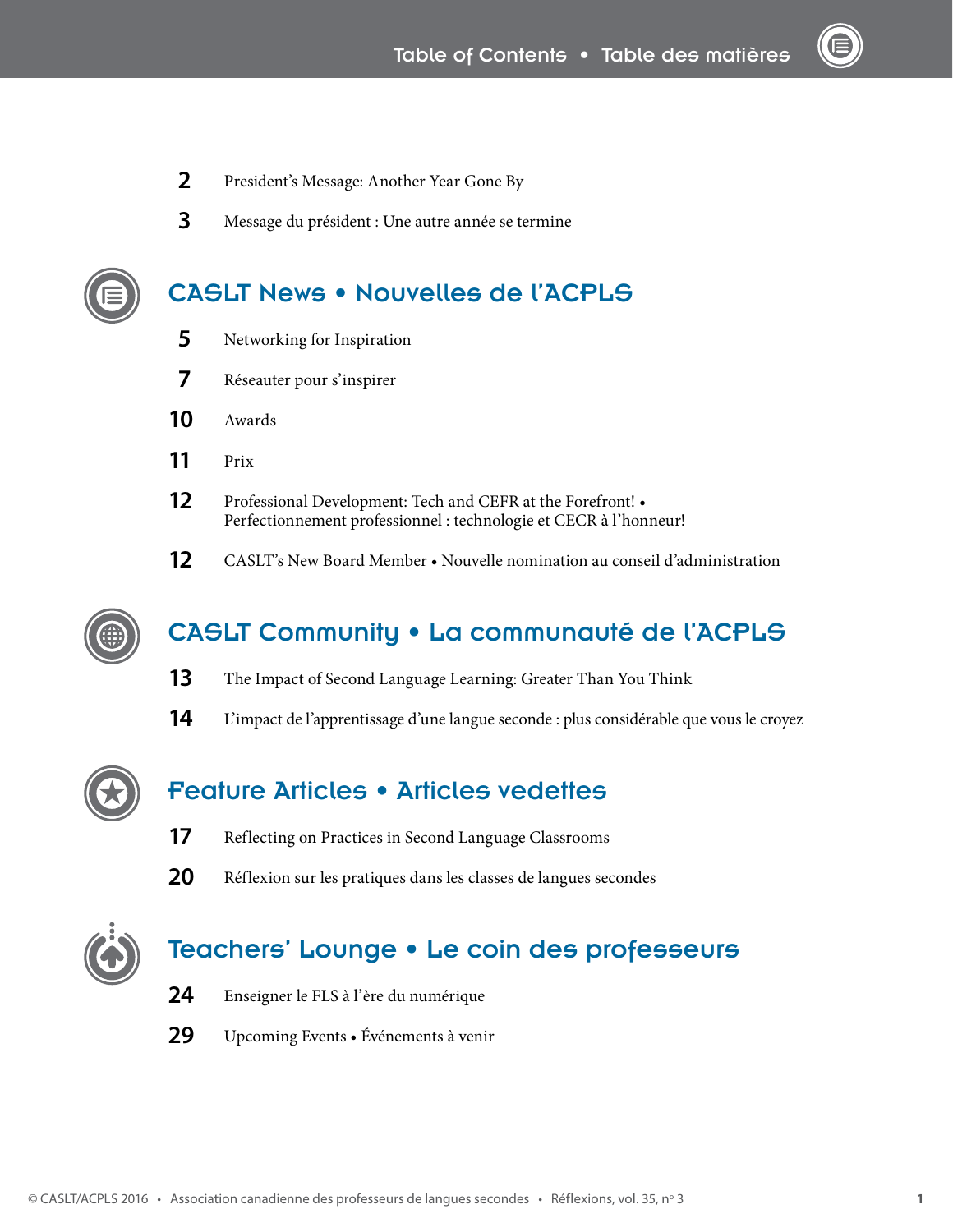# <span id="page-3-0"></span>**Another Year Gone By**

I is sometimes difficult to<br>believe how quickly a year<br>can slip by. From the Octob<br>AGM and Networking Day to t is sometimes difficult to believe how quickly a year can slip by. From the October our summer planning sessions, it has proven to be a busy but very productive year to date.

#### **Salutations and Farewells**

Before I commence outlining some of our activities, there are some important goodbyes to mention. Guy Leclair, our Executive Director for many years, left us in July 2016 for a muchdeserved retirement. Guy's tireless work ethic, personable approach, and organizational abilities will certainly be missed by the board and, I am certain, by the staff as well. He helped the organization in many ways, but in particular was able to recruit some very fine personnel to support the activities of the association. We wish him all the best in his future endeavours. Bonne chance Guy!

Next, we say farewell to another friend who has been, and continues to be, a stalwart contributor to the many activities of CASLT, Ms. Caroline Turnbull. Caroline just completed her year as Past-President and is now stepping away from the direct activities of the board, but we know we can continue to depend on her unwavering support in the name of second language teaching and learning. Caroline, in many ways, was both my mentor and fellow as I sought her counsel on many occasions in dealing with the various issues of the organization. I know that she will continue to offer her time and advice when asked. Good luck to you Caroline and our sincerest gratitude!

Speaking of salutations, I would also like to welcome our new Executive Director, Mr. Francis Potié. Francis stepped into his role in August 2016. We look forward to his leadership, experience, and wealth of knowledge on the administration of not-for-profit organizations, governance, funding proposals, and day-to-day operations.

#### **2015–2016 in Review**

This year has certainly been replete with many successful projects and activities. As you know, we unveiled a new strategic plan last fall. Currently, committees are working diligently in each area to grow our capacity as an organization and provide the highest possible service to our membership. Here are a few of the ongoing activities:

#### Promotion and Advocacy

Our committee continues to work towards a multifaceted approach to the support of second language education. Our plan will be implemented over the coming years. We are currently seeking sources of funding to help support our plans and ideas. In the meantime, we continue our regular activities around the promotion of and advocacy for second language learning. We meet regularly with Heritage Canada, partner and sister organizations, postsecondary institutions, embassies, and our national council. We also produce articles of interest, and advocate through various networks to increase awareness of issues around second language learning.



**Jim Murphy, CASLT's President / président de l'ACPLS**

#### Professional Development

We are currently planning our next conference, slated for April 2017, *Languages Without Borders*, in Edmonton, Alberta. Registration is ongoing and we look forward to welcoming you there. We also successfully continue to support CASLT Chez-Vous, opportunities for regional organizations to partner with us and deliver interesting professional development. We continue to develop resources such as the *New Teacher's Handbook* and the Language Portfolio support resource. A number of key sessions were also delivered online this year, making it easier for all members to attend. We look forward to developing more resources and sessions for our members.

#### Research

We are pleased to announce our involvement in a literature review in partnership with the Second Language Intercultural Council and the University of Calgary. The results of this research will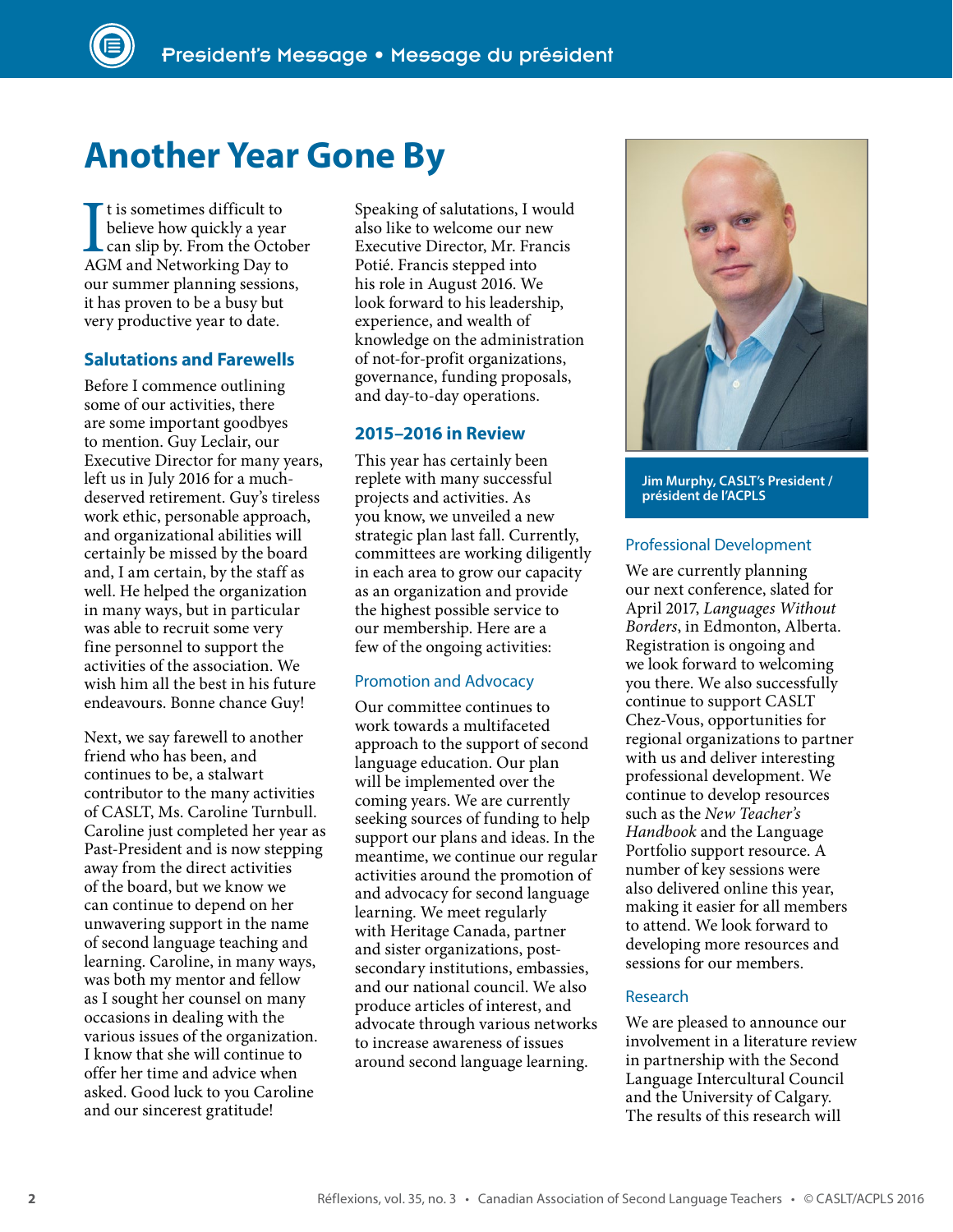be shared with members during Languages Without Borders 2017.

#### Membership

We are working through our Membership committee to grow our membership and provide them with the best services possible. Our committee is working on a membership development and retention plan to target new membership audiences and to help stabilize our funding.

#### Exchange of Information and Ideas

Much of our day-to-day operations is geared to providing our members with information, ideas, professional development, and networking opportunities. Much

thought and effort goes into our website, our publications (digital and print), and participation at various events throughout the country and beyond.

#### Organizational Capacity and Sustainability

We are able to leverage some of our fiscal resources to ensure that our staff have the training to provide the quality support that we have come to expect from our organization. We also focus on our capacity to be self-sufficient in terms of seeking funding to support our various activities. Fiscal accountability is always on our radar as we seek ways to diversify our funding and practice sound fiscal management.

This year has been very productive for us and we are very pleased to have been able to put much of our plan into action. I would like to take this opportunity to thank our staff for their due diligence on all activities. Our National Council has also been stepping up and getting involved in many areas of our volunteer work, and for that we are deeply grateful. I would also like to extend my sincerest gratitude to the executive of CASLT who continue to give willingly of their time and expertise to support our activities. I am optimistic that with such a dedicated group, the coming years will be enriching for our members.

◆ ◆ ◆

# <span id="page-4-0"></span>**Une autre année se termine**

Il est parfois difficile de croire<br>combien une année peut passer<br>vite. Entre l'AGA et Journée de<br>réseautage d'octobre et nos séances l est parfois difficile de croire combien une année peut passer vite. Entre l'AGA et Journée de de planification de l'été, nous avons connu à ce jour une année occupée, mais très productive.

#### **Les salutations et les adieux**

Avant de procéder à la description sommaire de certaines de nos activités, il y a plusieurs personnes à qui j'aimerais dire au revoir. Guy Leclair, notre directeur général depuis bien des années, nous a quittés en juillet 2016 pour une retraite bien méritée. Le sens éthique remarquable de Guy, son attitude affable et ses habiletés organisationnelles manqueront certainement aux administrateurs du conseil ainsi que – sans aucun doute – aux membres du personnel. Ses contributions à l'organisation sont nombreuses, mais en particulier, il a réussi à recruter des personnes de grande

qualité pour l'accomplissement des activités de l'association. Nous lui offrons nos meilleurs vœux de succès dans ses futurs engagements. Bonne chance Guy!

Ensuite, nous disons au revoir à une autre amie qui a été et continue d'être un pilier pour sa contribution aux nombreuses activités de l'ACPLS, Mme Caroline Turnbull. Caroline vient de terminer son année comme présidente sortante et s'éloigne maintenant des activités directes du conseil d'administration, mais nous savons que nous pouvons continuer de bénéficier de son soutien indéfectible au nom de l'enseignement et de l'apprentissage de langues secondes. Caroline a été pour moi, de bien des manières, tant une mentore qu'une consœur à qui j'ai demandé conseil en de multiples occasions sur une diversité de questions touchant notre organisation. Je sais qu'elle

continuera d'offrir son temps et ses conseils sur demande. Bonne chance, Caroline, et reçois notre sincère gratitude!

En parlant de salutations, je voudrais aussi souhaiter la bienvenue à notre nouveau directeur général, M. Francis Potié. Francis est entré en fonction au mois d'août 2016. Nous nous réjouissons à la perspective de bénéficier de son leadership, de son expérience et de son solide bagage de connaissances en plusieurs matières telles que la gestion d'organisations sans but lucratif, la gouvernance, les propositions de financement et le fonctionnement journalier des bureaux.

#### **La revue de l'année 2015-2016**

Cette année a certainement été remplie de nombreux projets et activités fructueux. Comme vous le savez, nous avons dévoilé un nouveau plan stratégique à